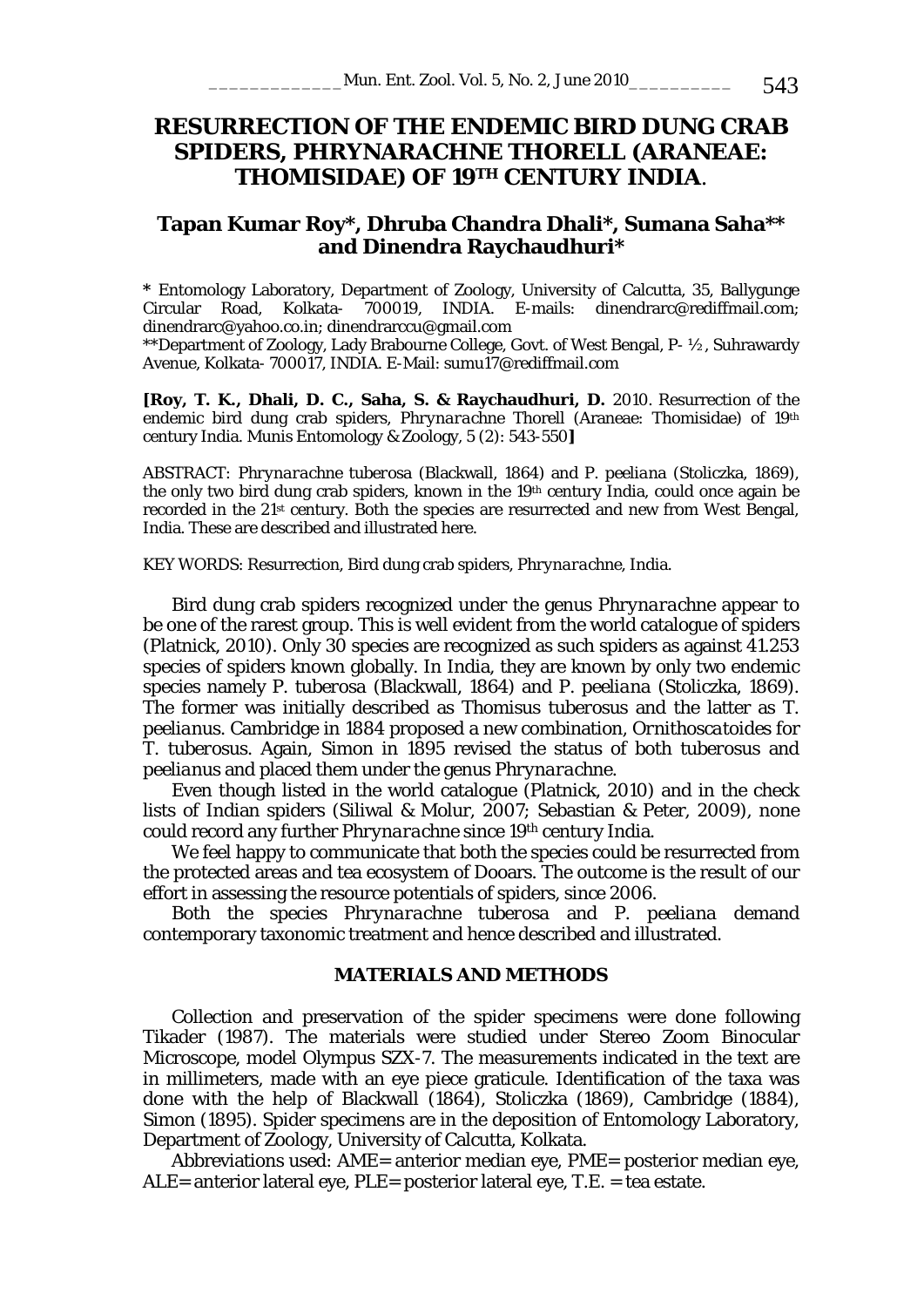# **TAXONOMIC ACCOUNT**

#### *Phrynarachne tuberosa* **(Blackwall, 1864)**

(Figs. 1-6 & 14)

*Thomisus tuberosus* Blackwall, 1864, Ann. Mag. Nat. Hist. (3) 14 : 36-45. *Ornithoscatoides tuberosa* (Blackwall); Cambridge, 1884, Proc. Zool. Soc. London, 196-205. *Phrynarachne tuberosa* (Blackwall); Simon, 1895, Hist. Nat. des Araign. Paris, 1: 1045.

# **Description:** Female

Total length- 9.07, carapace length- 3.64, carapace width- 4.71; abdominal length- 5.43, abdominal width- 6.93. Cephalothorax (Fig. 1) brown, globose, anteriorly narrowed with variably developed tubercles and abruptly depressed posteriorly. Caput strongly raised, rectangular, anteriorly broad, posteriorly narrowing, marginally marked by inward longitudinal depression, posterolateral angles strongly tuberculate, directed upward and weakly backward, anterior angles transversely tuberculate, midlongitudinally marked by black tuberculate carina, rest of the surface warty to tuberculate. Eyes 8, transparent, each ringed by black, disposed on the anterior part of caput in two recurved rows, posterior row much recurved, lateral eyes situated on tubercle, anterolaterals largest, anteromedians on either side of the down slope of the raised square area, ocular quad nearly square, eye diameter ALE>PLE>AME>PME. Inter ocular distance: AME-AME=0.57, ALE-AME=0.18, ALE-ALE=1.14, PME-PME=0.54, PLE-PME=0.43, PLE-PLE=1.60, ALE-PLE=0.29, AME-PME=0.29. Clypeus sloped, dark brown, clypeal angles obtusely produced, margin with lanceolate hairs and numerous granulations. Thoracic groove deeply distinct, radii equally so, in between with tubercles in outwardly directed series, fovea longitudinal on diffused black patch, little posterior to posterior tubercles of caput. Chelicerae (Fig. 2) dark brown, robust, rugose, strongly scopulate, retromargin with one small brown tooth and promargin with two pale rather large teeth. Fangs (Fig. 2) red brown, small, stout, strongly curved. Labium (Fig. 3) dark brown, longer than wide, anterior margin pale, basally notched, with strong long brown hairs. Maxillae (Fig. 3) brown, scopulate, with strong, long hairs, apical 1/3 yellowish brown, rest blackish, outer margin incurved near palpal base. Sternum (Fig. 4) dark brown, elongately cordate, anteriorly weakly concave, with hairs similar to maxillae. Legs brown black, dorsally marked by offwhite to yellow patches, coxae, trochanter, femur ventro- laterally with offwhite narrow to broad patch, femora with many small tubercles, tibiae and metatarsi with strong spines, tibial spines beset on small tubercles, patella triangular, femora I & II robust. Tarsi of leg I & II with 2 brown black pectinate claws with claw tuft, each with 7 teeth,  $3<sup>rd</sup>$  one small and pale, claws of leg III & IV 2, pectinate. Leg formula 2134.

Abdomen (Fig. 1) subpentagonal, posteriorly broad, anteriorly round and straight overhanging the base of cephalothorax. Dorsum pale olive brown, with strong variably developed tubercles. Cardiac marking bar shaped, longitudinal, anteriorly marked by a muscular apodeme, posteriorly little distantly two submedian lateral broad apodeme. Either side of the cardiac bar with 3 red brown tubercles, the median largest appearing like a bivalve shell, posterior one smallest. Further laterally with two large yellow brown upwardly directed tubercles disposed obliquely to both anterior and median tubercles, two more apodemes of smaller dimension present between the median and the largest tubercles, anterior to anterior apodeme 2 more brown tubercles disposed transversely, posterior to posterior apodeme 2 such tubercles disposed transversely, further beyond in a oblique line 2 more rather large, outwardly and downwardly directed tubercles, further below with 2 smaller yellow tubercles little inwardly placed. Thus forming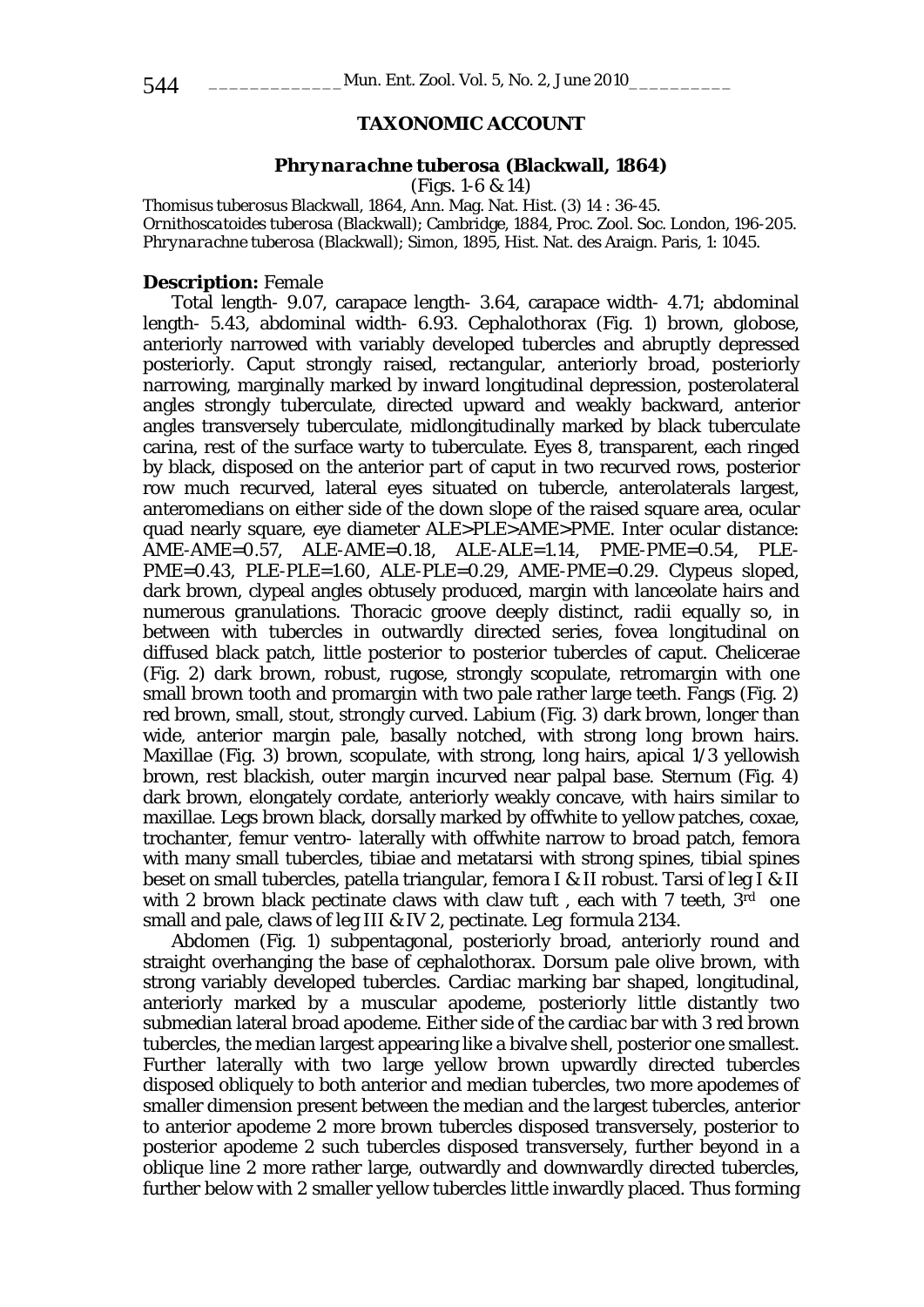3 rows of which the median one largest, the rows separated by a transverse infolding. Anterior margin with 4 moderately developed tubercles, laterally with 6 such, either side submarginally with 8 apodemes marked by black, otherwise rest of the dorsum with small to large tubercles of variable shape, marginally with 3 spiniform apophysis on either side, posterior margin wavy, marked by tubercles. Venter black with offwhite markings, these marginally broad, medially with muscular apodemes in series, medians longitudinal, rest oblique, converging towards spinnerets. The black above the epigastric furrow with arm like extension, separating the branchial lamellae, infolded further below the  $2<sup>nd</sup>$  pair of lamellae.

Epigynum-Internal genitalia (Figs.5 & 6): Spermatheca bean shaped, copulatory duct at the micropyler region, fertilization duct distinct, atrium narrow.

**Variation:** Total length: Female: 8.97-9.07.

**Male:** Unknown.

**Material Examined:** 1 female, Nepuchapur T. E., Dooars, West Bengal, 18.iii.2009, Coll. D. C. Dhali; 1 female, Nagrakata T. E., Dooars, West Bengal, 22.iii.2009, Coll. T. K. Roy; 2 female (immature), Kailashpur T. E., Dooars, West Bengal, 30.i.2010, Coll. S. Saha.

**Distribution:** India (Platnick, 2010): West Bengal (New Record).

**Remark:** Both Blackwall and Cambridge indicated the record of the species from East Indies (East India). They however, did not mention other taxonomic data.

#### *Phrynarachne peeliana* **(Stoliczka, 1869)**

(Figs. 7- 13 & 15)

*Thomisus peelianus* Stoliczka 1869, J. Asiatic Soc. Bengal, 38: 201-251. *Phrynarachne peeliana* (Stoliczka); Simon, 1895. Hist. Nat. des Araign. Paris,1: 1044.

### **Description:** Female

Total length- 11.29, carapace length- 4.21, carapace width- 4.36; abdominal length- 6.32, abdominal width- 7.07. Cephalothorax (Fig. 7) grayish brown, margin offwhite, globose, anteriorly narrowed, truncate in front, with lanceolate hairs, surface warty, these denser anteriorly. Cephalic area raised medially, with a Y-shaped groove, arms of which extending from the area between AME and ALE converging to the base of ocular quad further extending between the PME upto anterior one-third. Eyes 8, transparent, ringed with black, arranged in two recurved rows, posterior row strongly so, lateral eyes on tubercles, such with further raised triangular tubercles, anterior row on the slope, posterior row on the edge, anterolaterals largest, ocular quad nearly square, anteriorly narrow, medially raised, this midlongitudinally grooved forming two gibbosities, each at its tip with a brown long spine like seta, eye diameter: ALE>PLE>AME>PME. Inter ocular distance: AME-AME=0.32, ALE-AME=0.21, ALE-ALE=0.94, PME-PME=0.46, PLE-PME=0.14, PLE-PLE=1.29, ALE-PLE=0.29, AME-PME=0.14. Clypeus broad, on slope, margin with ten small tubercles, each with a strong transparent lanceolate hair. Further anteromedially with a large offwhite tubercle. Cervical furrows deeply distinct, fovea marked by a shallow groove, radii distinct, with basal mid-longitudinal groove, posterolateral angles dark brown. Pedicelar node garlic like. Chelicerae (Fig. 8) brown, offwhite at base, short, stout, subtriangular, basally broad, covered with thick hairs, scopulate, each margin with two teeth, fang brown, strongly curved. Maxillae and labium (Fig. 9) offwhite, maxillae apically broad, incurved near palpal base, thickly hairy. Labium elongate, constricted basally, forming a basal stalk, strongly hairy. Sternum (Fig.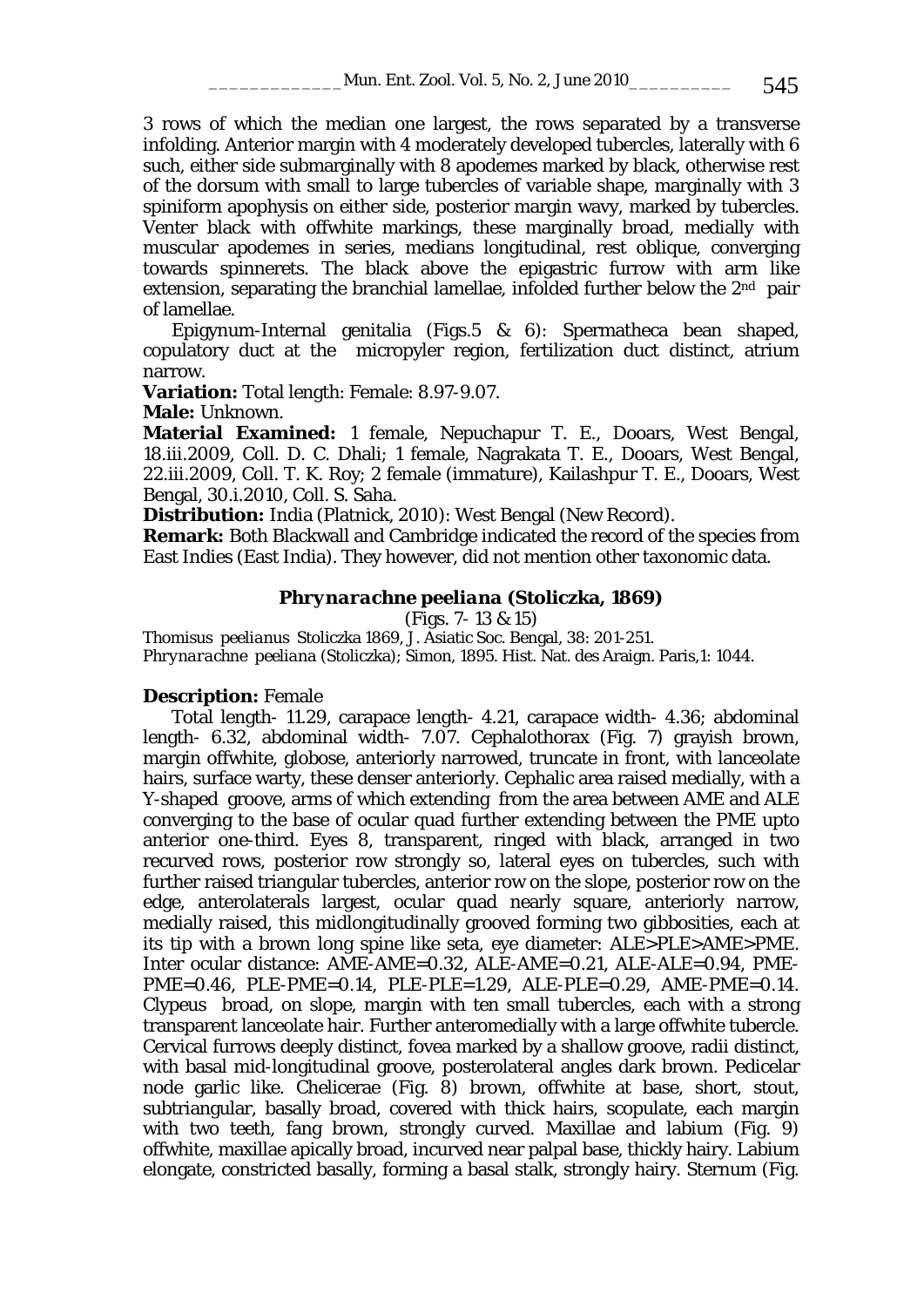10) offwhite, marginally grey brown, basally with a small midlongitudinal black line, pitcher like, anterior margin weakly incurved, thickly hairy. Legs yellow brown basally and apically darker with offwhite patches, femora I & II ventrally with tubercles, each with a transparent lanceolate hair, tubercles on femora III & IV in decreasing number. Each leg with two brown, curved, basally pectinate claw with claw tuft. Tibia and metatarsi of all legs with two rows of spines laterally. Leg formula 1=243.

Abdomen (Fig. 7) greyish brown, margin with offwhite, this posterolaterally strongly so, pentagonal, posteriorly broad, anteriorly narrowed, both ends nearly truncate and tuberculate, surface anteriorly and laterally with small warts, this medially and posteriorly scanty. Dorsum midlongitudinally grooved, the groove medially marked by offwhite, on either side of it medially with a pair of transverse offwhite muscular apodemes, further marginally with two rows of such apodemes faintly marked by offwhite, rows apparently converging to the apodemes at tip of the longitudinal depression, again a pair of large muscular apodemes located lateral to the posteromedian longitudinal offwhite marking. Anterior margin with four tubercles leaving the median area free, each anterolateral margin with three such of smaller dimension, posterior area with four median large tubercles, anterior two largest, anterior to it two such small tubercles, two small tubercles on either side of the posteromedian, spiniform apophysis three on either side, each tubercle at its tip with a small spiny hair excepting the last pair. Venter entirely offwhite with grey brown patches medially arranged in longitudinal line, posteriorly with three triangularly arranged tubercles on either side of the spinnerets, lateral ones largest. Behind the spinnerets with a tongue shaped hairy projection (Fig. 13), surface with several muscular apodemes marked by grey brown.

Epigynum-Internal genitalia (Figs.11 & 12): Spermatheca oval, fertilization duct inwardly curved, copulatory duct medially produced from spermatheca, atrium distinct.

**Male:** Unknown

**Material examined:** 2 female, Buxa Tiger Reserve, Dooars, West Bengal, 11.iv.2009, Coll. D. Raychaudhuri.

**Distribution:** India (Platnick, 2010): Assam (Stoliczka, 1869), West Bengal (New Record).

**Remark:** Stoliczka (1869) provided the collection locality only. No more information is available in the original literature.

## **ACKNOWLEDGEMENTS**

We thank NTRF, C/o-Tea Board [17(177)/2008 dt.27.3.2008] and WBBB, Govt. of West Bengal [326/5K(Bio)-3/2007 dt.11.12.2008 & 21/5K(Bio)-3/2007 dt.14.1.2009] for sponsoring the projects and the officials of the respective Tea estates of Dooars, the Dept. of Forest, Govt. of West Bengal and the Head, Dept. of Zoology, University of Calcutta for necessary support.

### **LITERATURE CITED**

**Blackwall, J.** 1864. Descriptions of seven new species of East Indian spiders received from the Rev. O. P. Cambridge. Annual Magazine of Natural History, (3) 14: 36-45.

**Cambridge, O. P.** 1884. On some new genera of spiders. Proceedings of Zoological Society, London, 196-205.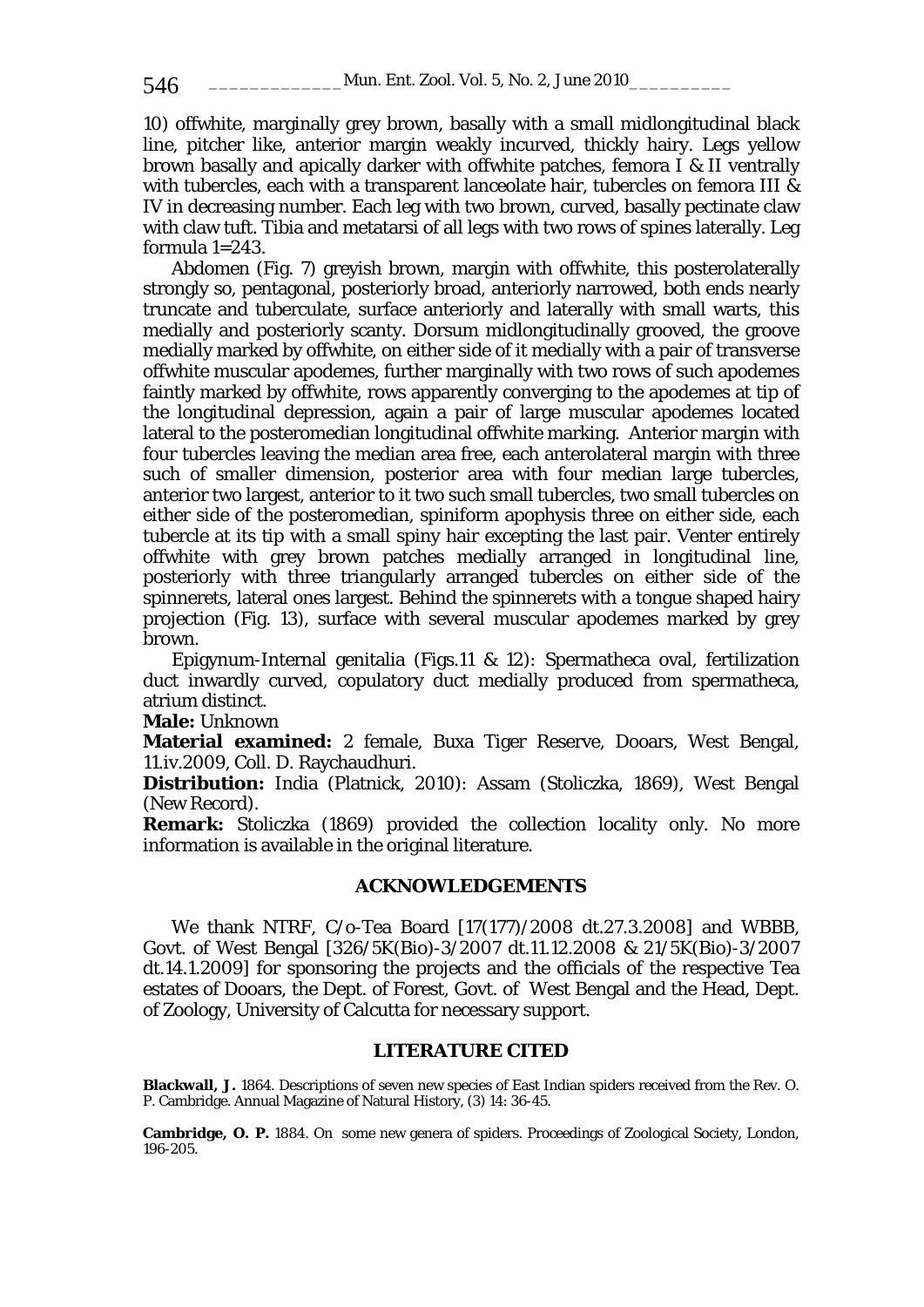**Platnick, N. I.** 2010. The world spider catalog version 10.5. American Museum of Natural History. Available from: http: // research.amnh.org./ entomology/ spiders/catalog 81-87/ index. html. (Accessed on 15th March, 2010).

**Sebastian, P. A. & Peter, K. V.** 2009. Spiders of India, Universities Press (India) Private Limited, Hyderabad, 614 pp.

**Siliwal, M. & Molur, S.** 2007. Checklist of spiders (Arachnida: Araneae) of South Asia including the 2006 update of Indian spider checklist. Zoos' Print Journal, 22: 2551-2597.

**Simon, E.** 1895. Histoire Naturelle des Araignees, Paris, 1: 1044-1045.

**Stoliczka, F.** 1869. Contribution towards the knowledge of Indian Arachnoidea. Journal Asiatic Society, Bengal, 38: 201-251.

**Tikader, B. K.** 1987. Hand book of Indian spiders, Editor, Director Zoological Survey of India, Calcutta, 251 pp.

| Leg | Femur | Patella | Tibia | <b>Metatarsus</b> | <b>Tarsus</b> | Total |
|-----|-------|---------|-------|-------------------|---------------|-------|
|     | 3.23  | 1.93    | 2.16  | 1.81              | 1.25          | 10.38 |
| п   | 3.18  | 1.93    | 2.16  | 1.93              | 1.25          | 10.45 |
| Ш   | 2.05  | 1.25    | 1.36  | 1.02              | 0.90          | 6.58  |
| IV  | 1.36  | 1.31    | 1.36  | 0.85              | 0.68          | 5.56  |

**Table 1**. Length of legs of female of *Phrynarachne tuberosa* (Blackwall, 1864)

**Table 2**. Length of legs of female of *Phrynarachne peeliana* (Stoliczka, 1869)

| Leg | Femur | Patella | Tibia | <b>Metatarsus</b> | <b>Tarsus</b> | Total |
|-----|-------|---------|-------|-------------------|---------------|-------|
|     | 4.11  | 1.89    | 2.89  | 3.44              | 1.56          | 13.89 |
| П   | 4.11  | 1.89    | 3.00  | 3.22              | 1.67          | 13.89 |
| Ш   | 2.44  | 0.56    | 1.78  | 1.00              | 1.00          | 6.78  |
| IV  | 2.78  | 0.89    | 2.78  | 1.00              | 1.11          | 8.56  |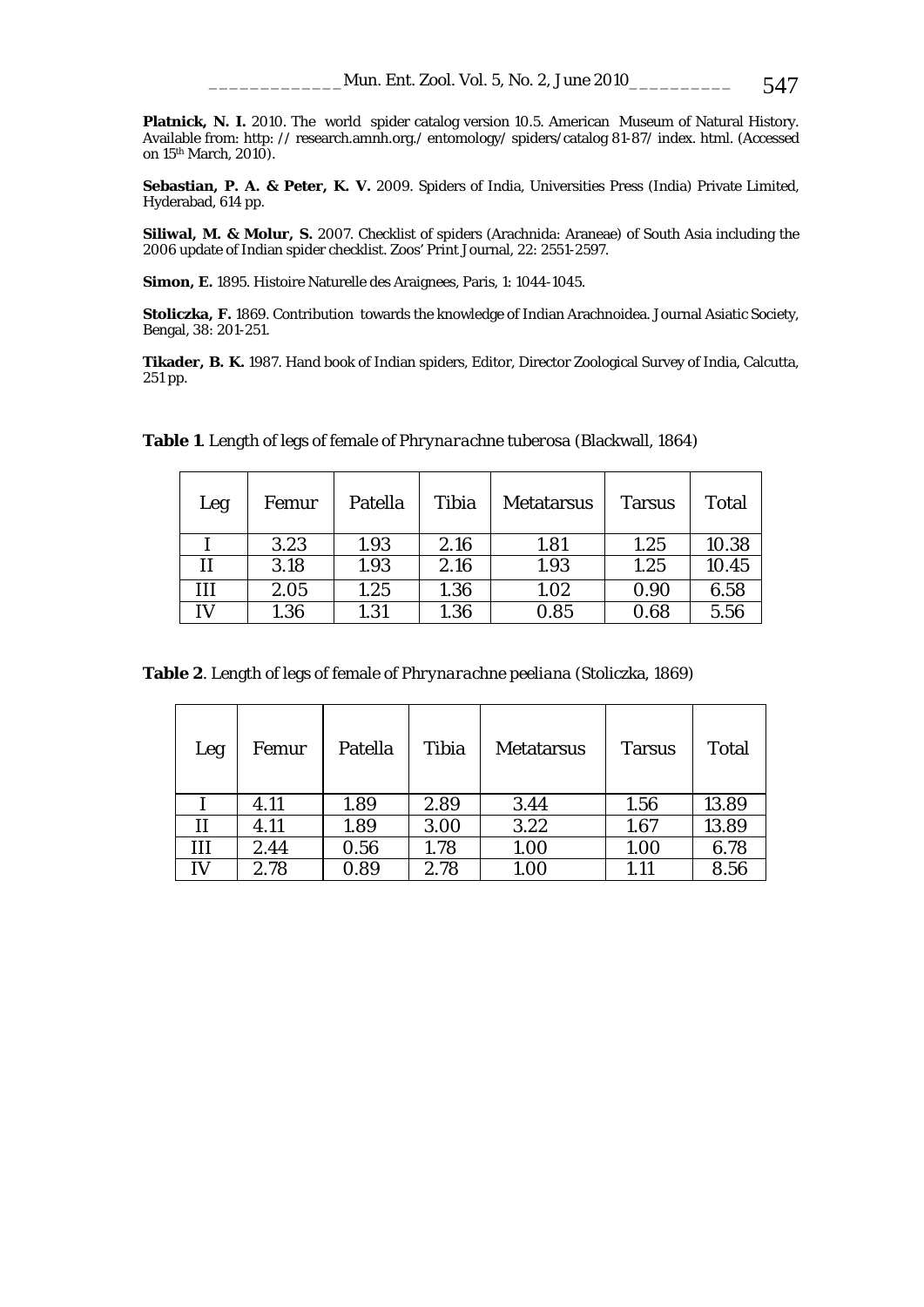

**Figures 1-6.** *Phrynarachne tuberosa* (Blackwall): Female: 1. Whole body, 2. Chelicerae, 3. Maxillae and Labium, 4. Sternum, 5. Epigynum, 6. Internal genitalia.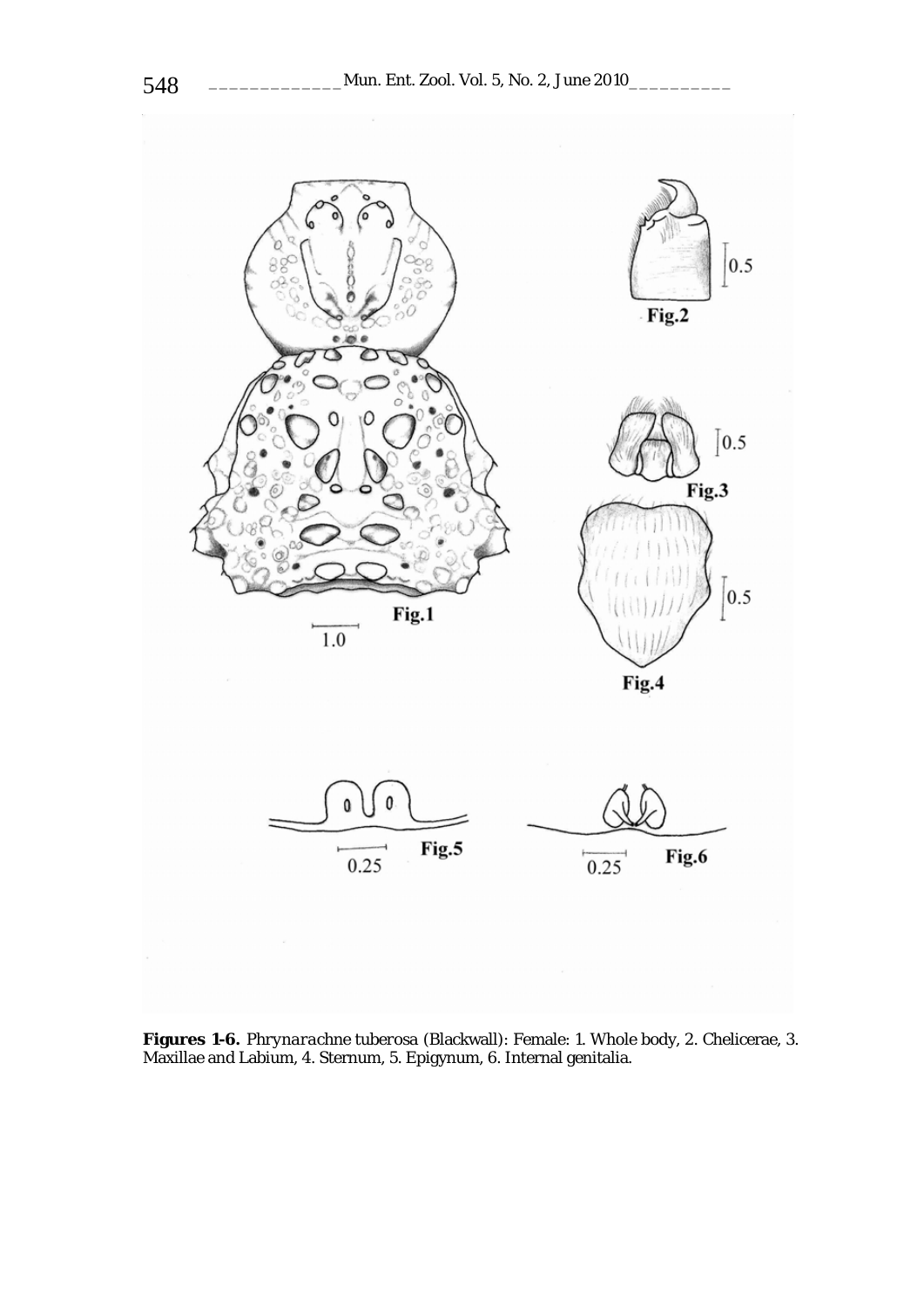

**Figures 7-13.** *Phrynarachne peeliana* (Stoliczka): Female: 7. Whole body, 8. Chelicerae, 9. Maxillae and Labium, 10. Sternum, 11. Epigynum, 12. Internal genitalia, 13. Spinnerets.